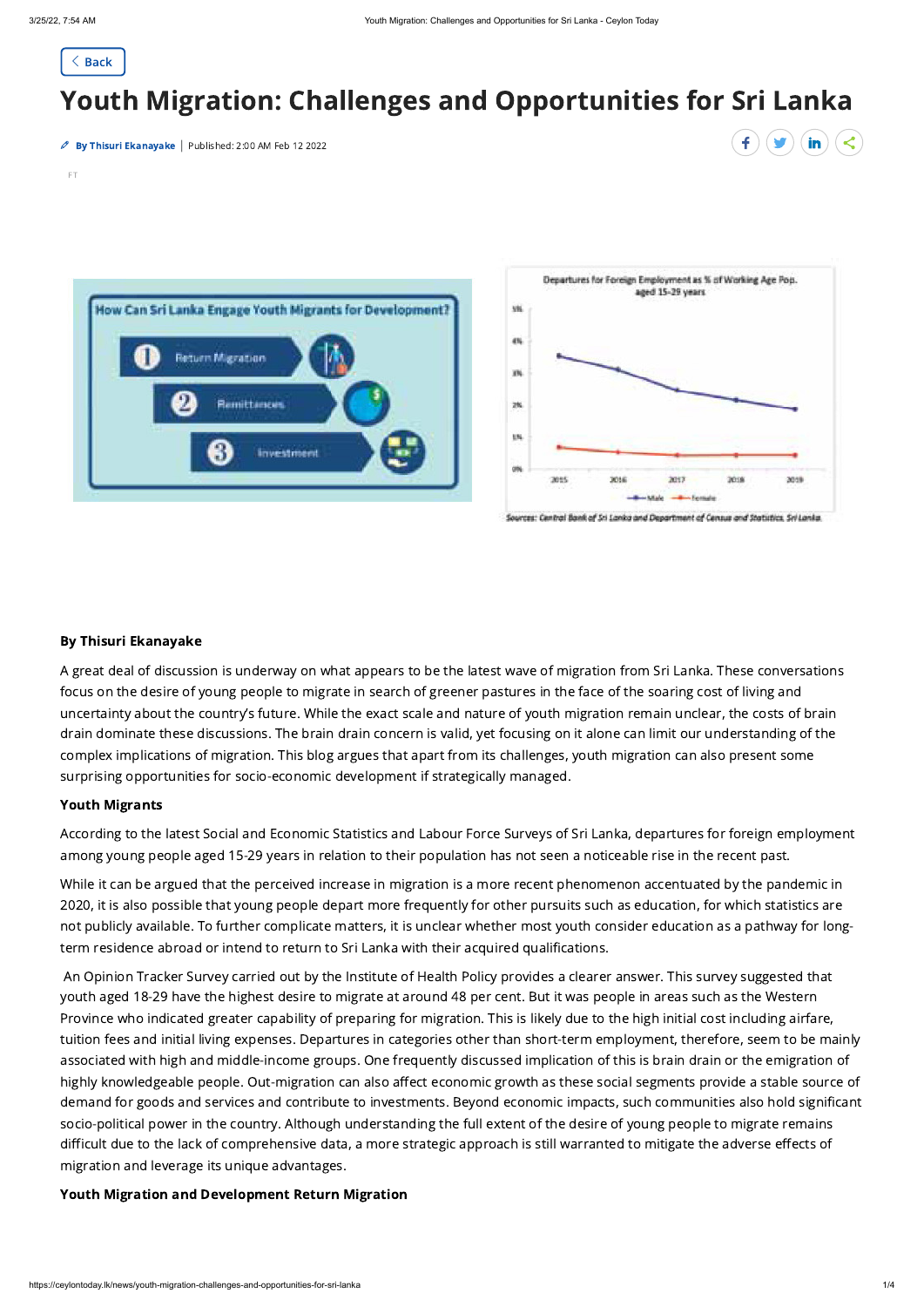#### 3/25/22, 7:54 AM Youth Migration: Challenges and Opportunities for Sri Lanka - Ceylon Today

As human capital is one of the most valuable resources in Sri Lanka, brain drain can be detrimental. Conversely, return-migration of those who have acquired greater knowledge and skills would increase the stock of human capital. However, the challenges of absorbing returning youth must also be acknowledged, since there can be a mismatch in acquired skills, expectations, and the existing labour market demand. Aside from this, a high unemployment rate (26.5 per cent) among those aged 15-24 years is already prevalent in the country. As such, it is necessary to create more opportunities for youth especially in areas such as science and technology which have a potential for growth and innovation, and also facilitate a conductive business environment and financial system so that knowledge and skills can be utilised in a productive, profitable manner.

## Remittances

Migration and remittances have been widely discussed in relation to the current foreign exchange shortage in the country. Although there is some difficulty in estimating the remittances by the youth alone due to data availability, the Sri Lanka Foreign Employment Bureau finds that in 2020, the overall highest contributions originated from areas such as the Middle East (51.7 per cent) and the European Union (19 per cent) whereas destinations such as North America or Australia and New Zealand only account for 2.5 per cent of the total remittances each. This can be expected as many who depart to the former regions are temporary workers regularly remitting to support their families and livelihoods in Sri Lanka.

There is some potential then, to improve flows from the latter regions with sizable communities of Sri Lankans or those of Sri Lankan origin. Proactive engagement of young people can be carried out especially through networks such as school or university alumni associations, voluntary groups, and educational institutions in collaboration with government and non-government bodies.

## Investment

As a somewhat risk-averse society, investment and entrepreneurship in Sri Lanka tend to suffer, especially among the youth. But this is understandable given the volatile economic conditions, relatively poor business environment (99th position in the Ease of Doing Business Index in 2020), limited capital and negative societal attitudes. Conversely, youth from diaspora communities, once securely established are likely to have greater access to capital and may also be less risk-averse due to their exposure to new norms and attitudes.

Another benefit of connecting with expatriate communities is that they tend to be mutually interested in maintaining ties with their country of origin due to various reasons including economic opportunities, a desire to support family and friends and even to contribute towards national development. Identifying and communicating opportunities, as well as facilitating ventures through simpler processes and incentives are some measures that can be taken to achieve this win-win outcome.

In short, while some young people have recently shown a greater desire to migrate, this scenario presents both challenges as well as opportunities. Young migrants residing abroad maintain a significant potential to contribute to Sri Lanka's development if they are proactively engaged. However, such initiatives should be carried out with caution since false commitments and major inconveniences can dishearten and discourage migrant communities from further attempts at maintaining ties with their motherland.

Thisuri is a Research Assistant working on migration and urbanisation policy research at IPS. She holds a BA (Honours) in Economics from the University of Colombo.

**By Thisuri Ekanayake** | Published: 2:00 AM Feb 12 2022



## More News







2:00 AM Mar 23 2022



First female US secretary of state [Madeleine](https://ceylontoday.lk/news/first-female-us-secretary-of-state-madeleine-albright-dies) Albright…



7:51 AM Mar 24 2022

## Three embassies to [temporarily](https://ceylontoday.lk/news/three-embassies-to-temporarily-close) close

2:00 AM Mar 21 2022

Rains in several [provinces:](https://ceylontoday.lk/news/rains-in-several-provinces-strong-winds-in-h-tota) strong winds in H'tota

7:29 AM Mar 21 2022

[Aluthgamage](https://ceylontoday.lk/news/aluthgamage-guarantees-food-security) guarantees food security

2:10 AM Mar 25 2022

Chinese [Ambassador](https://ceylontoday.lk/news/chinese-ambassador-meets-prof-peiris) meets Prof Peiris 2:00 AM Mar 21 2022

Indian goods to the market soon [–Bandula](https://ceylontoday.lk/news/indian-goods-to-the-market-soon-bandula) 2:00 AM Mar 21 2022

[Radhakrishnan](https://ceylontoday.lk/news/radhakrishnan-warns-of-a-looming-famine-in-the-country) warns of a looming famine in the…

2:00 AM Mar 22 2022

礁







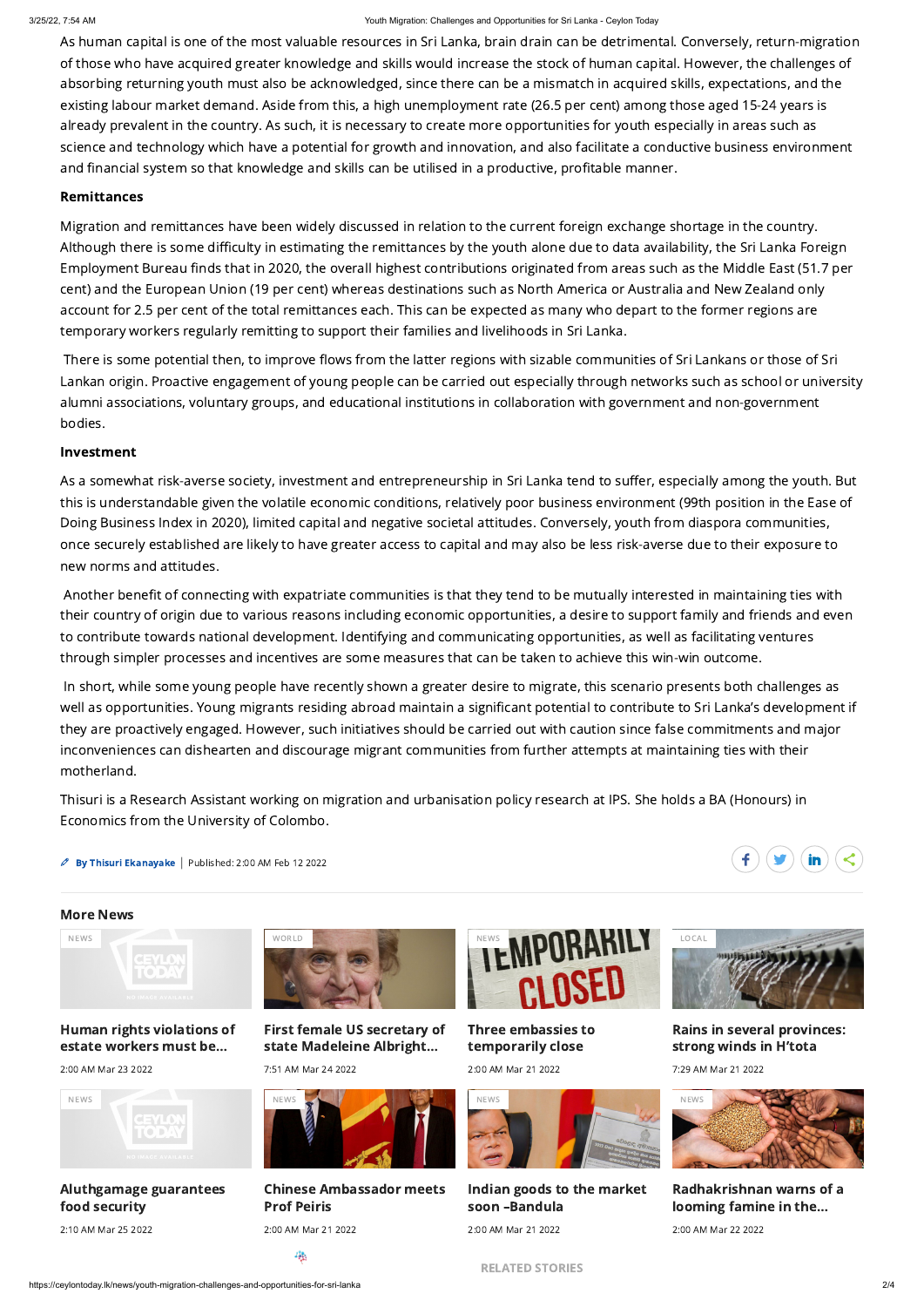#### 3/25/22, 7:54 AM Youth Migration: Challenges and Opportunities for Sri Lanka - Ceylon Today

#### https://ceylontoday.lk/news/youth-migration-challenges-and-opportunities-for-sri-lanka 3/4

FT

2:20 AM Mar 25 2022 sri lankan Rupee [Strengthens](https://ceylontoday.lk/news/sri-lankan-rupee-strengthens-by-rs-3) by Rs 3



FT



## 2:10 AM Mar 25 2022 Rs 48.3B Sewer Projects nearing [completion](https://ceylontoday.lk/news/rs-48-3b-sewer-projects-nearing-completion)



FT



2:10 AM Mar 25 2022

[Bullish](https://ceylontoday.lk/news/bullish-run-ends-at-cse-8) run ends at CSE

FT

## 2:10 AM Mar 25 2022

Oil prices steady as [Western](https://ceylontoday.lk/news/oil-prices-steady-as-western-leaders-meet-over-ukraine-crisis) leaders meet over Ukraine crisis



FT

## 2:10 AM Mar 25 2022

Sri Lankans vote Dialog as the [Telecommunication](https://ceylontoday.lk/news/sri-lankans-vote-dialog-as-the-telecommunication-brand-and-service-brand-of-the-year) Brand and Service Brand of the Year



## FT 2:10 AM Mar 25 2022

NDB wins nine Awards at the National Business [Excellence](https://ceylontoday.lk/news/ndb-wins-nine-awards-at-the-national-business-excellence-awards-2021) Awards 2021



## FT

2:10 AM Mar 25 2022 Bank of Ceylon bags two [Awards](https://ceylontoday.lk/news/bank-of-ceylon-bags-two-awards)



## **CTNews** [Local](https://ceylontoday.lk/category/ctnews/local) [Business](https://ceylontoday.lk/category/ctnews/business) [Politics](https://ceylontoday.lk/category/ctnews/politics) [World](https://ceylontoday.lk/category/ctnews/world) [Sports](https://ceylontoday.lk/category/ctnews/sports) [Interviews](https://ceylontoday.lk/category/ctnews/interviews) [Entertainment](https://ceylontoday.lk/category/ctnews/entertainment) [Tech](https://ceylontoday.lk/category/ctnews/science)

FT

## 2:00 AM Mar 25 2022

Seylan Bank partners Kedella [Construction](https://ceylontoday.lk/news/seylan-bank-partners-kedella-construction-expo-2022) Expo 2022



FT

## 2:00 AM Mar 25 2022 [Ceylinco](https://ceylontoday.lk/news/ceylinco-life-voted-most-popular-life-insurer-for-record-16th-year) Life voted 'Most Popular Life Insurer' for record 16th year



## FT 2:00 AM Mar 25 2022

Launch of Galaxy S22: Samsung Student [Ambassadors](https://ceylontoday.lk/news/launch-of-galaxy-s22-samsung-student-ambassadors-and-members-applaud-innovation) and Members applaud innovation

## Subscribe for our newsletter

Type your email to subscribe

## <span id="page-2-0"></span>Order online to your doorstep

[ORDER](#page-2-0) NOW

## <span id="page-2-1"></span>Check for news archive

[Search](#page-2-1) Now



CEYLON NEWSPAPERS (PVT) LTD No. 101, Rosmead Place, Colombo 7, Sri Lanka. General:

+94 [117](tel:+94 117 566 566) 566 566

Editorial:

+94 [117](tel:+94 117 566 522) 566 522

+94 [117](tel:+94 117 566 527) 566 527

+94 [117](tel:+94 117 566 526) 566 526

#### Email:

#### Column

[Editorial](https://ceylontoday.lk/category/column/editorial)

Ceylon [Politics](https://ceylontoday.lk/category/column/ceylon-politics)

[Through](https://ceylontoday.lk/category/column/cat-s-eye) Cat's Eye